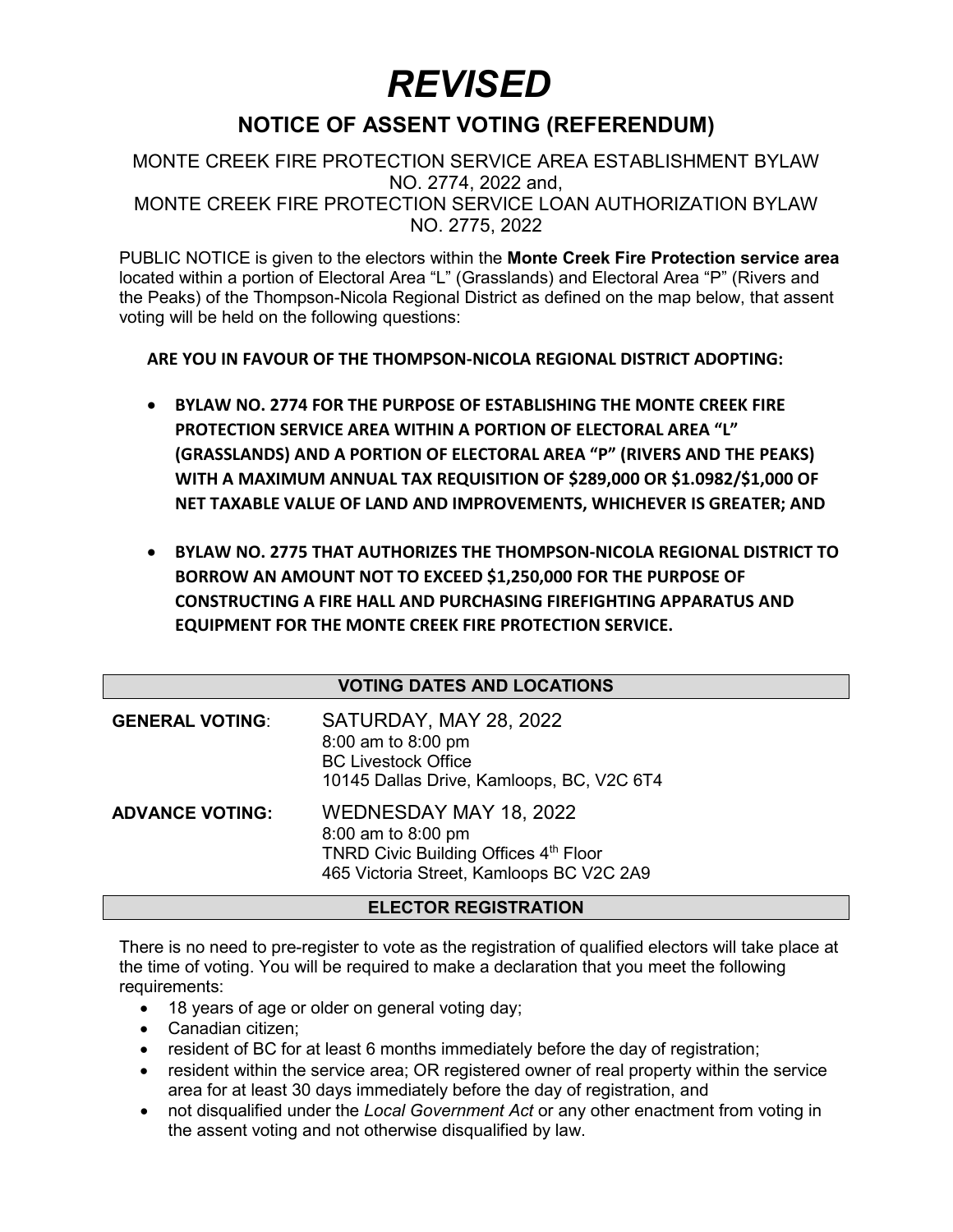**Resident electors** must produce **2 pieces of identification** (at least one with a signature). Picture identification is not necessary. The identification must prove both residency and identity.

**Non-resident property electors** must produce 2 pieces of identification (at least one with a signature) to prove identity, provide proof of ownership (i.e. BC Assessment Notice), and, if there is more than one owner, provide written consent from a majority of the property owners to one owner voting. Non-resident property owner consent forms are available on our website at https://www.tnrd.ca/regional-government/elections/monte-creek-lafarge-referendum/.

#### **MAIL BALLOT VOTING**

Electors may vote by mail and can request a mail ballot package by filling out an online form available on our website:

https://www.tnrd.ca/regional-government/elections/monte-creek-lafarge-referendum/

or by contacting Legislative Services legservices@thrd.ca or 250-377-6281

#### **What You Need to Know**:

Your mail ballot package will include instructions on how to complete and return your mail ballot.

Mail ballot packages will be sent out commencing on or about May 6th. To be counted, **your mail ballot must be received by the Chief Election Officer:** 

- In person or by mail at the TNRD Civic Building 465 Victoria Street,  $4<sup>th</sup>$  Floor, weekdays only between 8:30 am and 4:30 pm no later than May 27 4:00PM; or
- At the polling location during regular voting hours on General Voting Day May 28, 2022.

Completed mail ballots should be placed in the mail by **Thursday, May 21, 2022 at the latest**. Postage is included for mail ballot packages within Canada.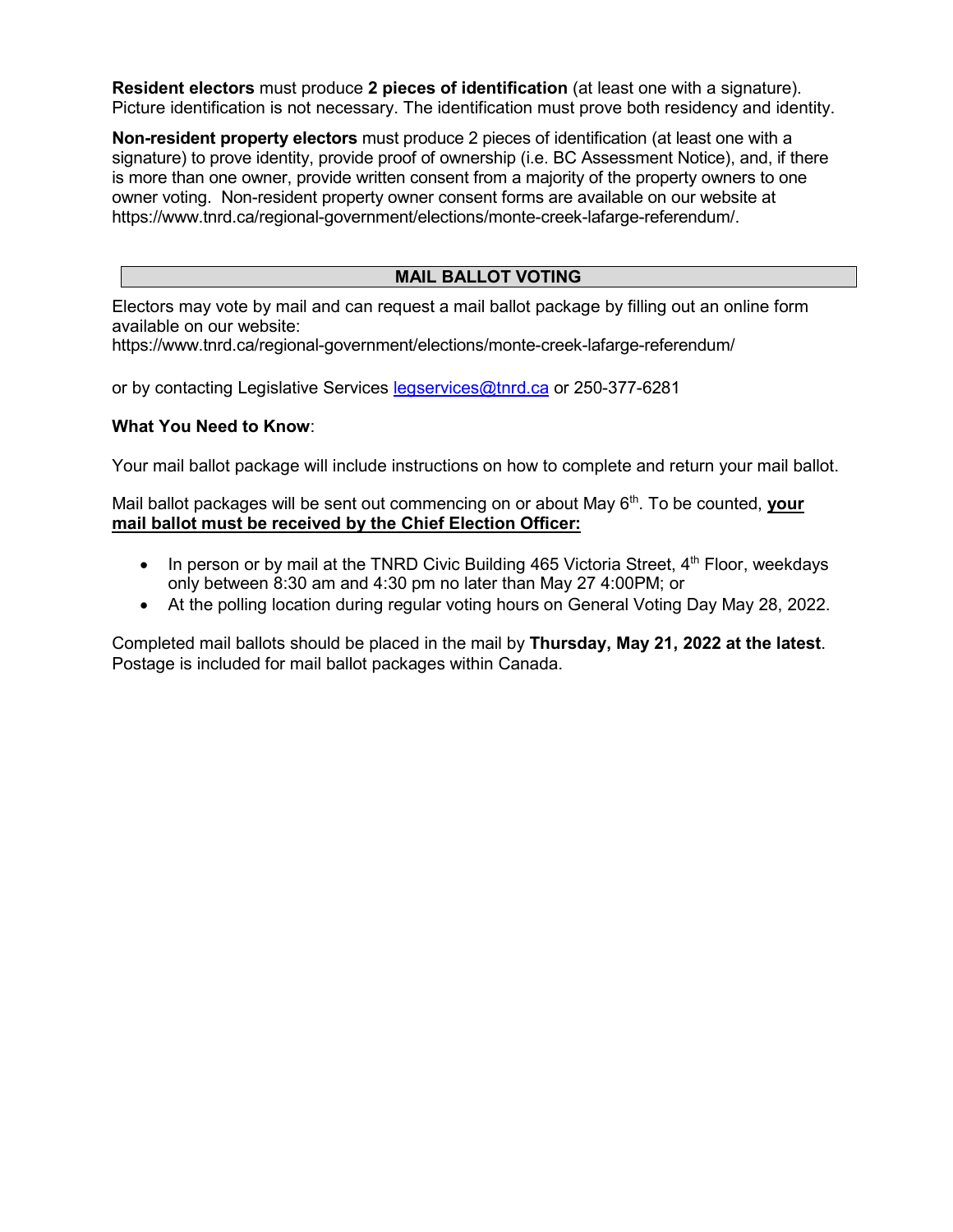

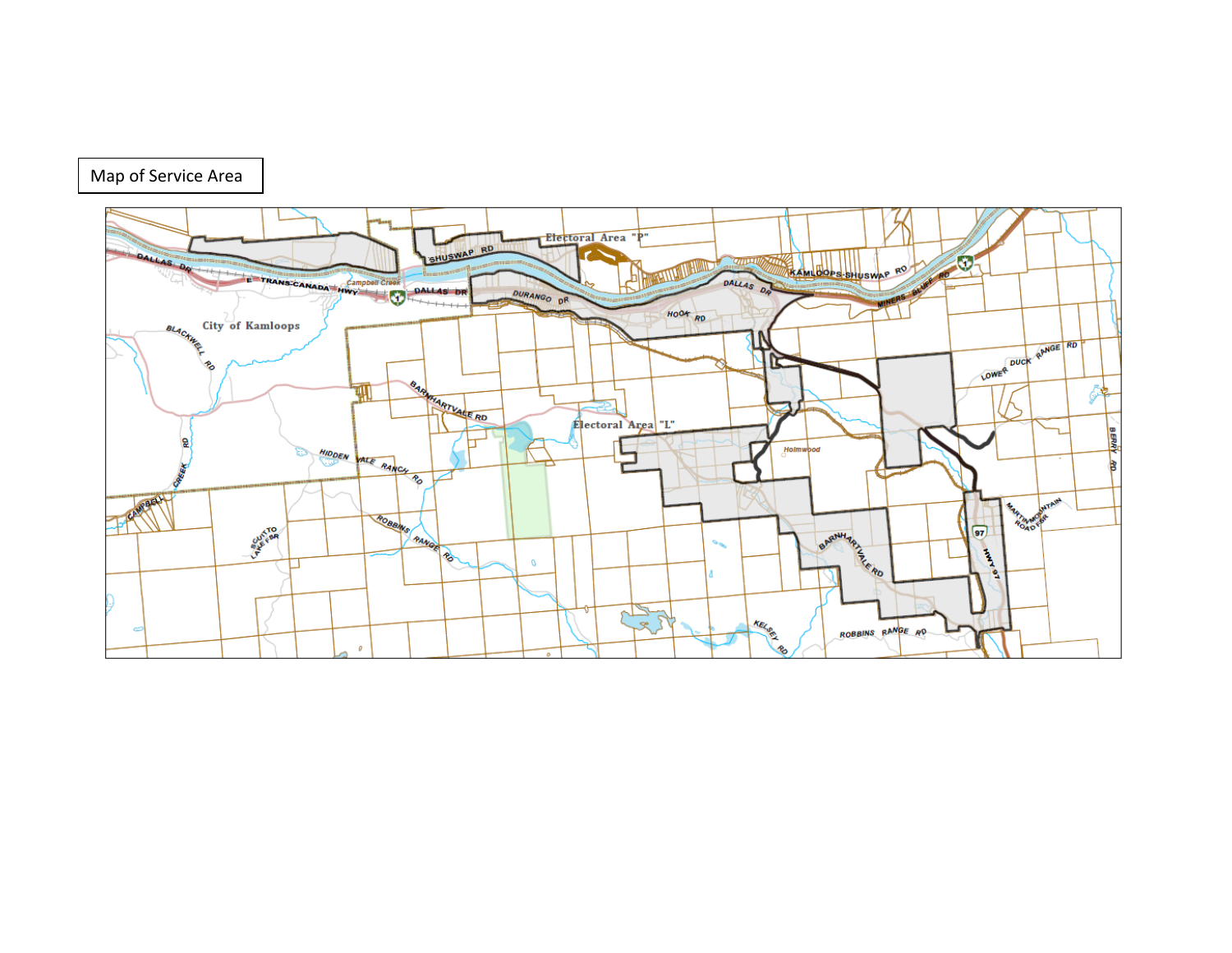# **THOMPSON-NICOLA REGIONAL DISTRICT**

#### **BYLAW NO 2774**

A bylaw to establish a fire protection service within a portion of Electoral Area "L" (Grassland) and within a portion of Electoral Area "P" (Rivers and the Peaks)

**WHEREAS** a Regional District may, by bylaw, establish and operate a service under the provisions of the *Local Government Act;*

**AND WHEREAS** the Board Directors wishes to establish a fire protection service within a portion of Electoral Area "L" (Grasslands) and within a portion of Electoral Area "P" (Rivers and the Peaks) in the Thompson-Nicola Regional District;

**AND WHEREAS** the Board has submitted the proposal to establish the service to the electors within identified portions of Electoral Area "L (Grasslands) and Electoral Area "P" (Rivers and the Peaks) in accordance with the *Local Government Act,* and approval of the electors has been obtained;

**NOW THEREFORE** the Board of Directors of the Thompson-Nicola Regional District, in open meeting assembled, enacts as follows:

- 1. This bylaw may be cited as the "Monte Creek Fire Protection Service Area Establishment Bylaw 2774, 2022."
- 2. The Regional District hereby establishes a service to be known as the "Monte Creek Fire Protection Service" for the purpose of providing fire protection and other related emergency response within a portion of Electoral Area "L" (Grasslands) and within a portion of Electoral Area "P" (Rivers and the Peaks);
- 3. The participating areas are Electoral Area "L" (Grasslands) and Electoral Area "P" (Rivers and the Peaks).
- 4. The participating service area is shown in heavy bold outline on Schedule "A" attached to and forming part of this bylaw.
- 5. The maximum amount that may be requisitioned annually for the service provided under Section 2 may not exceed the greater of Two Hundred and Eighty Nine Thousand Dollars (\$289,000) or \$1.0982/\$1,000 of net taxable value of land and improvements within the service area.
- 6. The annual costs will be recovered by one or more of the following;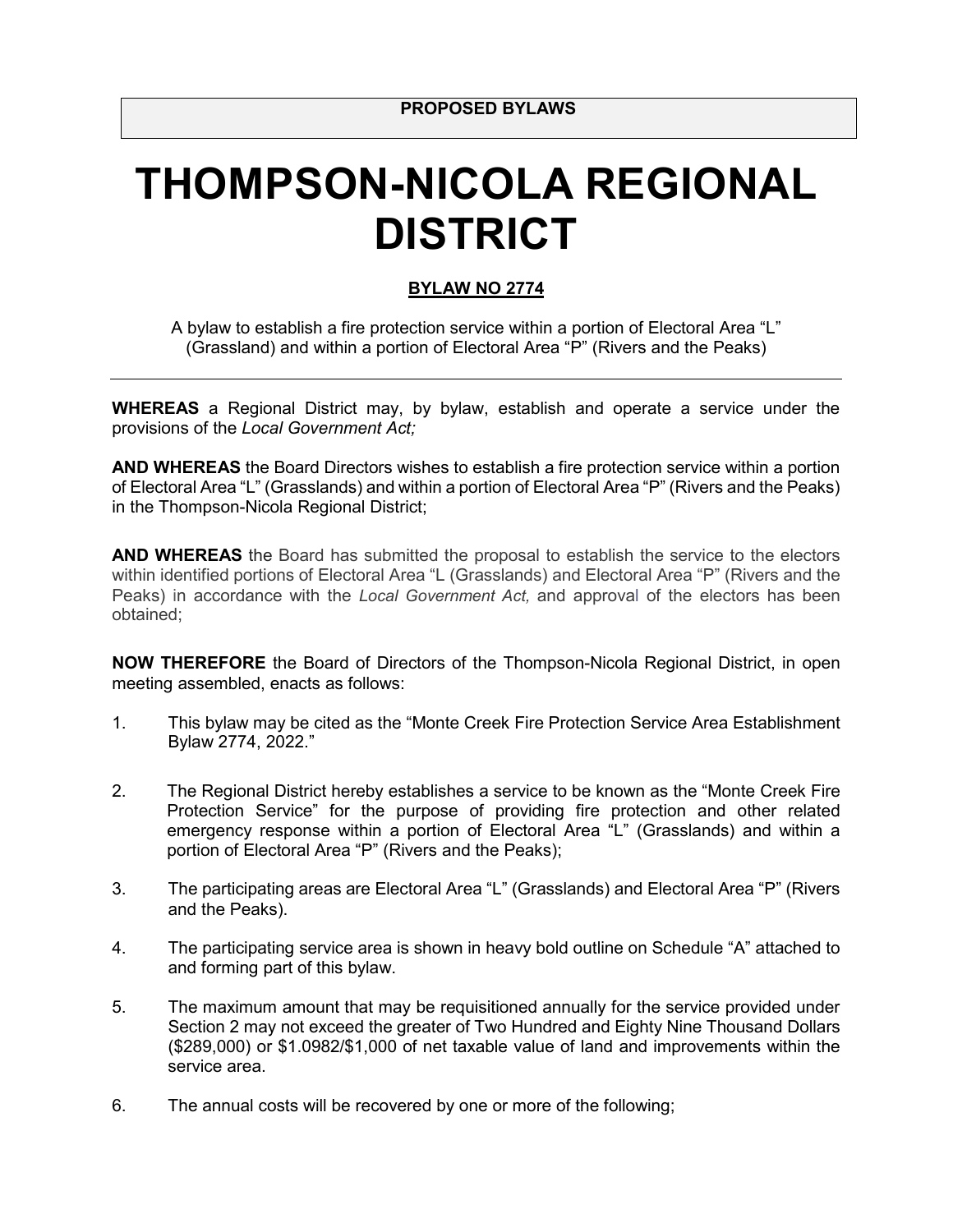- a) A property value tax calculated on net taxable value of land and improvements;
- b) A parcel tax;
- c) The imposition of fees and other charges that may be fixed by separate bylaw for the purpose of recovering these costs;
- d) Revenues received by way of agreement, enterprise, gift or otherwise.

READ A FIRST TIME this 24<sup>th</sup> day of March, 2022.

READ A SECOND TIME this 24<sup>th</sup> day of March, 2022.

READ A THIRD TIME this 5th day of May, 2022.

APPROVED BY THE INSPECTOR OF MUNICIPALITIES this \_\_\_\_\_\_\_\_\_\_\_\_ day of \_\_\_\_\_\_\_\_\_, 2022.

ASSENTED to by the Electors within the participating portion of Electoral Area "L" (Grasslands) and Electoral Area "P" (Rivers and the Peaks) on day of \_\_\_\_\_\_\_\_, 2022.

ADOPTED this  $\qquad \qquad$  day of  $\qquad \qquad$ , 2022.

 $\mathcal{L}_\text{max}$  , and the contract of the contract of the contract of the contract of the contract of the contract of the contract of the contract of the contract of the contract of the contract of the contract of the contr **Corporate Officer** Chair

#### **THOMPSON-NICOLA REGIONAL DISTRICT**

#### **BYLAW NO 2775**

A bylaw to authorize the borrowing of One Million Two Hundred and Fifty Thousand Dollars (\$1,250,000) for the purpose of establishing a fire protection service area within a portion of Electoral Area "L" (Grasslands) and within a portion of Electoral Area "P" (Rivers and the Peaks)

**WHEREAS** the Board of the Thompson-Nicola Regional District has established by Bylaw No. 2774, the Monte Creek Fire Protection Service within a portion of Electoral Area "L" (Grasslands) and a portion of Electoral Area "P" (Rivers and the Peaks);

**AND WHEREAS** it is deemed desirable and expedient to construct a fire hall, purchase firefighting apparatus and equipment to support the provision of fire protection within the local service area;

**AND WHEREAS** the estimated costs of construction of the fire hall and purchase of firefighting apparatus and equipment is Two Million Two Hundred and Fifty Thousand Dollars (\$2,250,000).

**AND WHERAS** One Million Dollars (\$1,000,000) from the Canada Community Building Fund has been approved by the TNRD Board for use towards the construction costs.